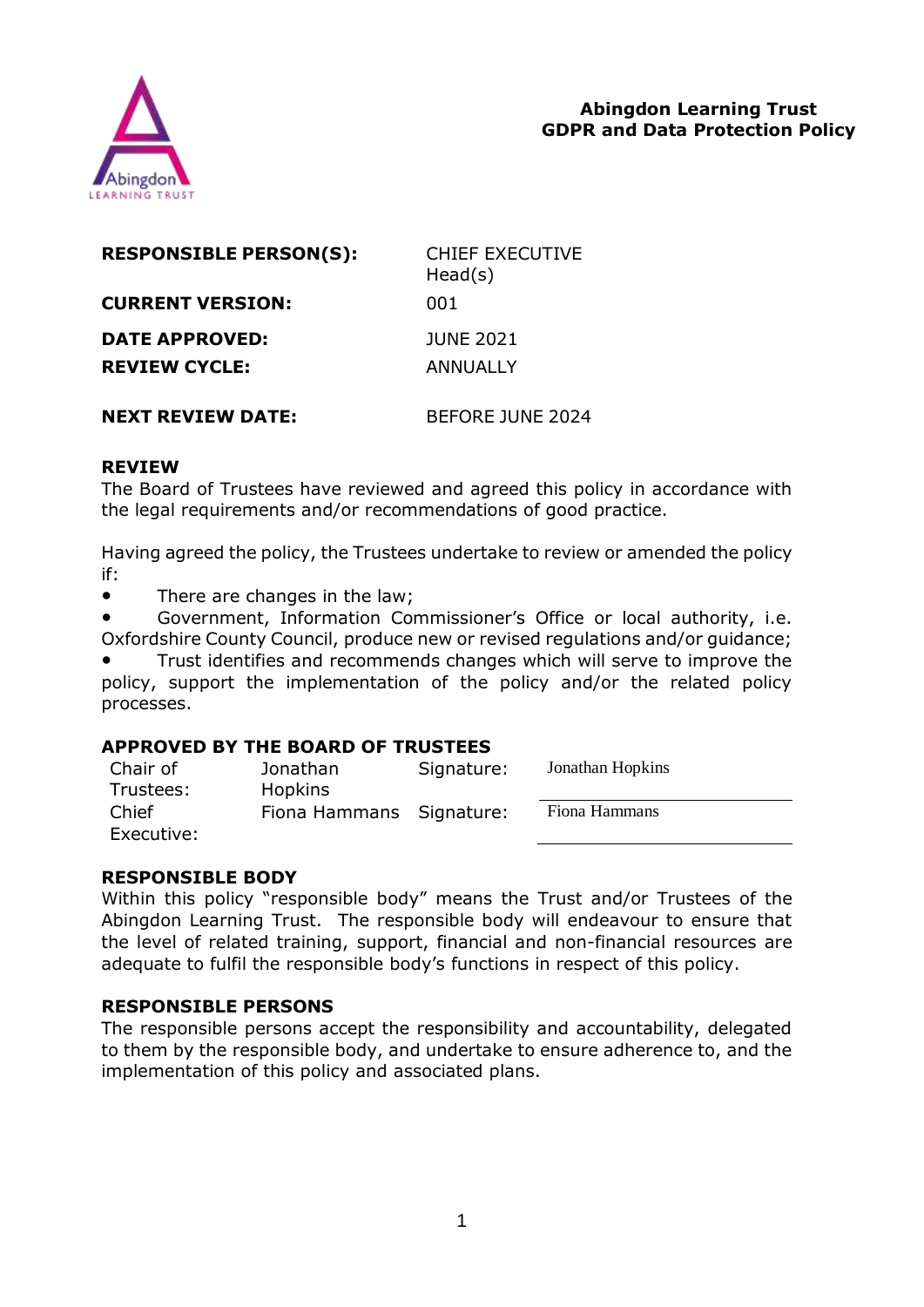

The UK General Data Protection Regulation and The Data Protection Act 2018 (DPA) (collectively as GDPR) are the laws that protect personal data and upholds individual's rights. It applies to anyone who handles or has access to people's personal data.

This policy is intended to ensure that personal information is dealt with properly and securely and in accordance with the legislation. It will apply to personal information regardless of the way it is used, recorded and stored and whether it is held in paper files or electronically.

### **Policy Objectives**

The Trust as the Data Controller will comply with its obligations under the GDPR and DPA. The Trust is committed to being concise, clear and transparent about how it obtains and uses personal information and will ensure data subjects are aware of their rights under the legislation.

All staff must have a general understanding of the law and understand how it may affect their decisions in order to make an informed judgement about how information is gathered, used and ultimately deleted. All staff must read, understand and comply with this policy.

The Information Commissioner as the Regulator can impose fines of approximately £17 million or 4% of total turnover for serious breaches of the GDPR, therefore it is imperative that the School and all staff comply with the legislation.

### **Scope of the Policy**

Personal data is any information that relates to an identified or identifiable living individual who can be identified directly or indirectly from the information<sup>1</sup>. The information includes factors specific to the physical, physiological, genetic, mental, economic, cultural or social identity of a living individual. This includes any expression of opinion about an individual and intentions towards an individual. Under the GDPR personal information also includes an identifier such as a name, an identification number, location data or an online identifier.

The Trust collects a large amount of personal data every year including: pupil records, staff records, names and addresses of those requesting prospectuses, examination marks, references, fee collection as well as the many different types of research data used by the Trust. In addition, it may be required by law to collect and use certain types of information to comply with statutory obligations of Local Authorities (LAs), government agencies and other bodies.

### **The Principles**

1

The principles set out in the GDPR must be adhered to when processing personal data:

<sup>1</sup> GDPR Article 4 Definitions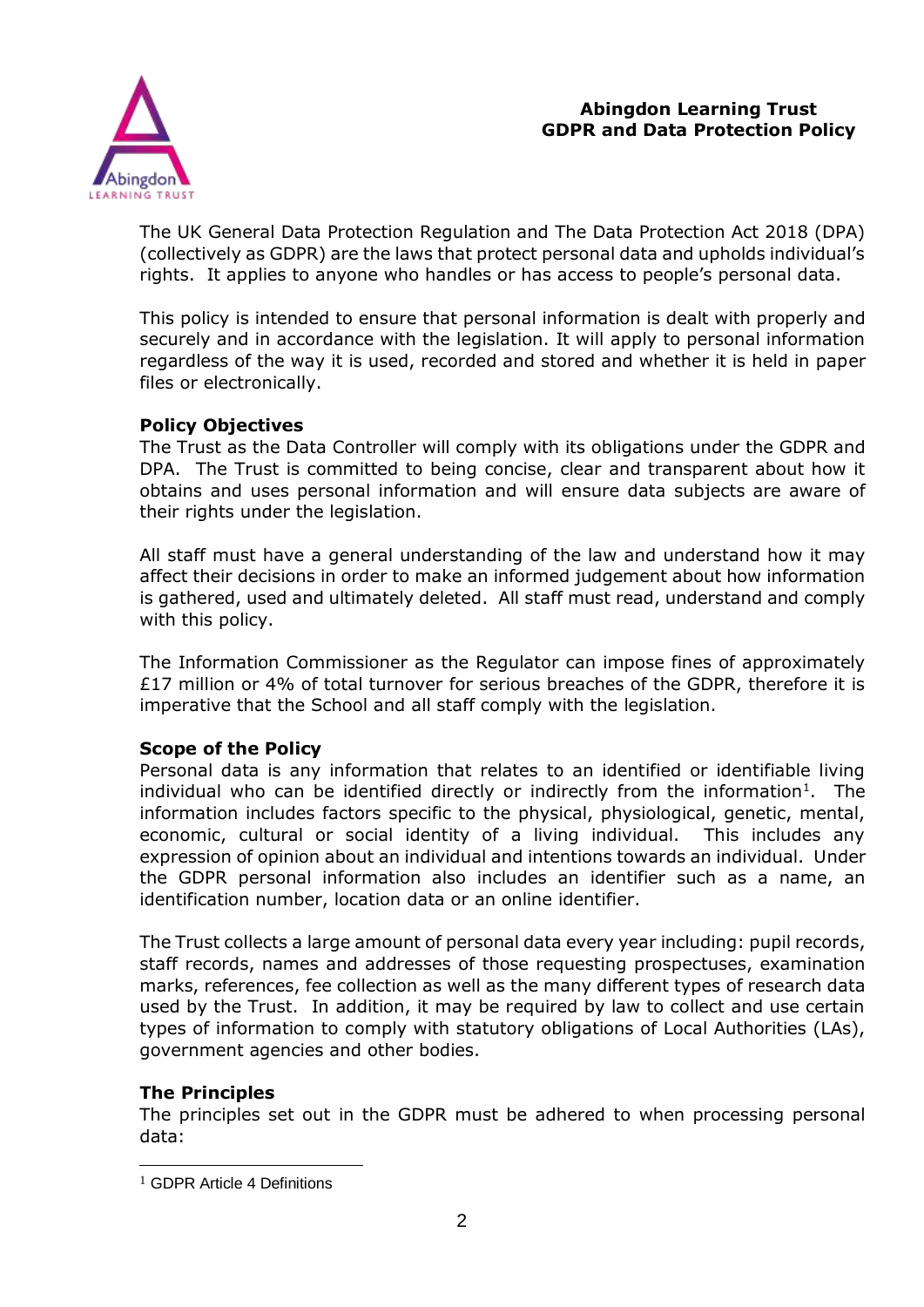

1. Personal data must be processed lawfully, fairly and in a transparent manner (**lawfulness, fairness and transparency**)

2. Personal data shall be collected for specified, explicit and legitimate purposes and not further processed in a manner that is incompatible with those purposes (**purpose limitation**)

3. Personal data shall be adequate, relevant and limited to what is necessary in relation to the purpose(s) for which they are processed (**data minimisation**)

4. Personal data shall be accurate and where necessary kept up to date and every reasonable step must be taken to ensure that personal data that are inaccurate are erased or rectified without delay (**accuracy**).

5. Personal data shall be kept in a form which permits identification of data subjects for no longer than is necessary for the purpose for which the personal data is processed (**storage limitation**)

6. Appropriate technical and organisational measures shall be taken to safeguard the rights and freedoms of the data subject and to ensure that personal information are processed in a manner that ensures appropriate security of the personal data and protects against unauthorised or unlawful processing of personal data and against accidental loss or destruction of, or damage to, personal data (**integrity and confidentiality**).

7. The GDPR also requires data controllers to be able to demonstrate their compliance under the principle of accountability.

# **Transfer Limitation**

In addition, personal data shall not be transferred to a country outside the UK unless that country or territory ensures an adequate level of protection for the rights and freedoms of data subjects in relation to the processing of personal data as determined by the UK Government or where the organisation receiving the data has provided adequate safeguards<sup>2</sup>.

This means that individuals' rights must be enforceable and effective legal remedies for individuals must be available following the transfer. It may also be possible to transfer data where the data subject has provided explicit consent or for other limited reasons. Staff should contact the DPO if they require further assistance with a proposed transfer of personal data outside of the UK.

<sup>1</sup>  $2$  These may be provided by a legally binding agreement between public authorities or bodies, standard data protection clauses provided by the ICO or certification under an approved mechanism.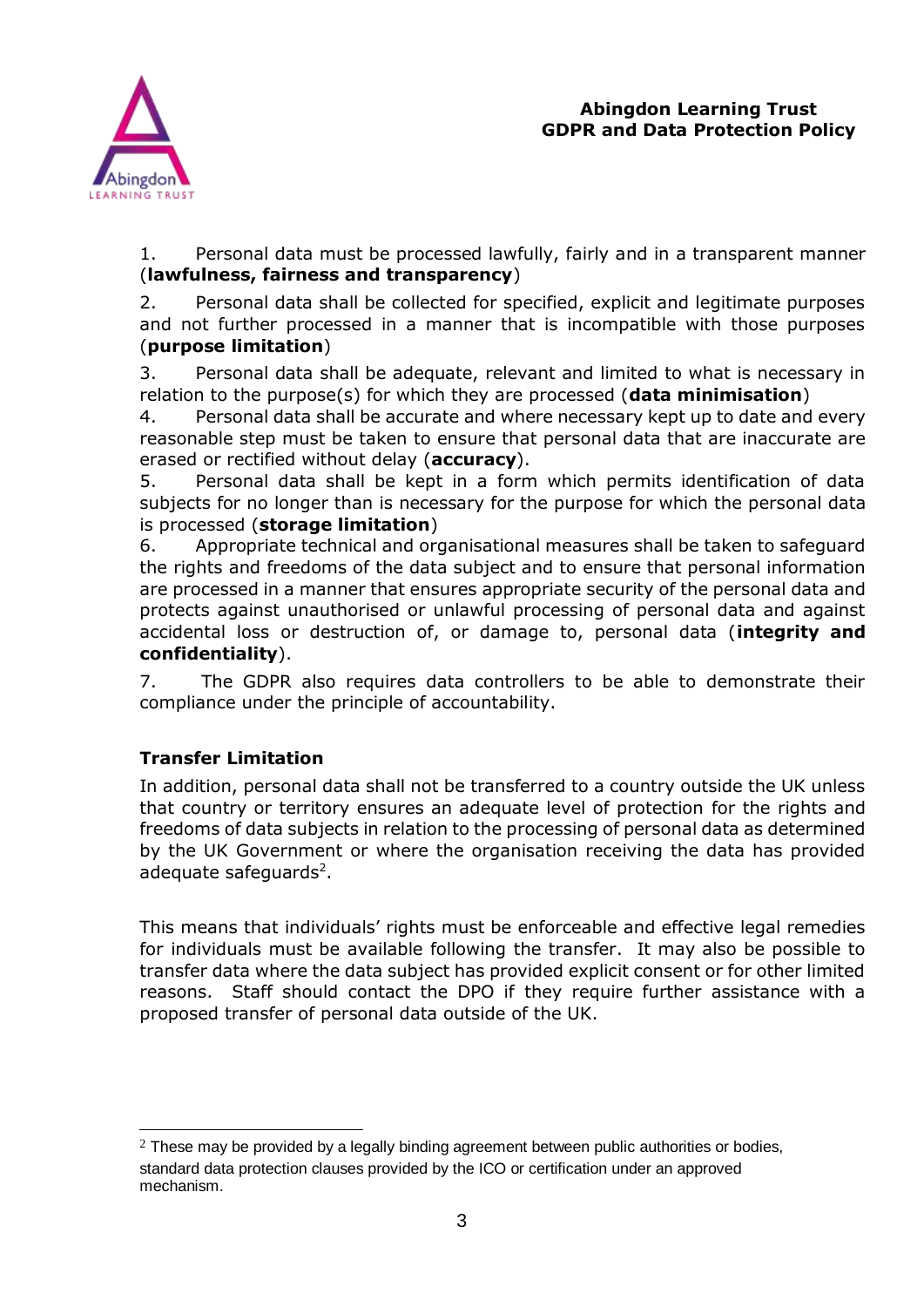



### **Lawful Basis for processing personal information**

Before any processing activity starts for the first time, and then regularly afterwards, the purpose(s) for the processing activity and the most appropriate lawful basis (or bases) for that processing must be selected:

Processing is necessary for the performance of a task carried out in the public interest or in the exercise of official authority vested in the Trust

Processing is necessary for the performance of a contract to which the data subject is party, or in order to take steps at the request of the data subject prior to entering into a contract

Processing is necessary for compliance with a legal obligation to which the data controller is subject

Processing is necessary in order to protect the vital interests of the data subject or of another natural person

Processing is necessary for the purposes of the legitimate interests pursued by the data controller or by a third party<sup>3</sup>

The data subject has given consent to the processing of his or her data for one or more specific purposes. Agreement must be indicated clearly either by a statement or positive action to the processing. Consent requires affirmative action so silence, pre-ticked boxes or inactivity are unlikely to be sufficient. If consent is given in a document which deals with other matters, the consent must be kept separate from those other matters.

Data subjects must be easily able to withdraw consent to processing at any time and withdrawal must be promptly honoured. Consent may need to be reviewed if personal data is intended to be processed for a different and incompatible purpose which was not disclosed when the data subject first gave consent.

The decision as to which lawful basis applies must be documented, to demonstrate compliance with the data protection principles and include information about both the purposes of the processing and the lawful basis for it in the school's relevant privacy notice(s).

<sup>1</sup>  $3$  The GDPR states that legitimate interests do not apply to processing carried out by public authorities in the performance of their tasks, Article 6 However, the ICO indicates that where there are other legitimate purposes outside the scope of the tasks as a public authority, legitimate interests may be considered where appropriate (particularly relevant for public authorities with commercial interests).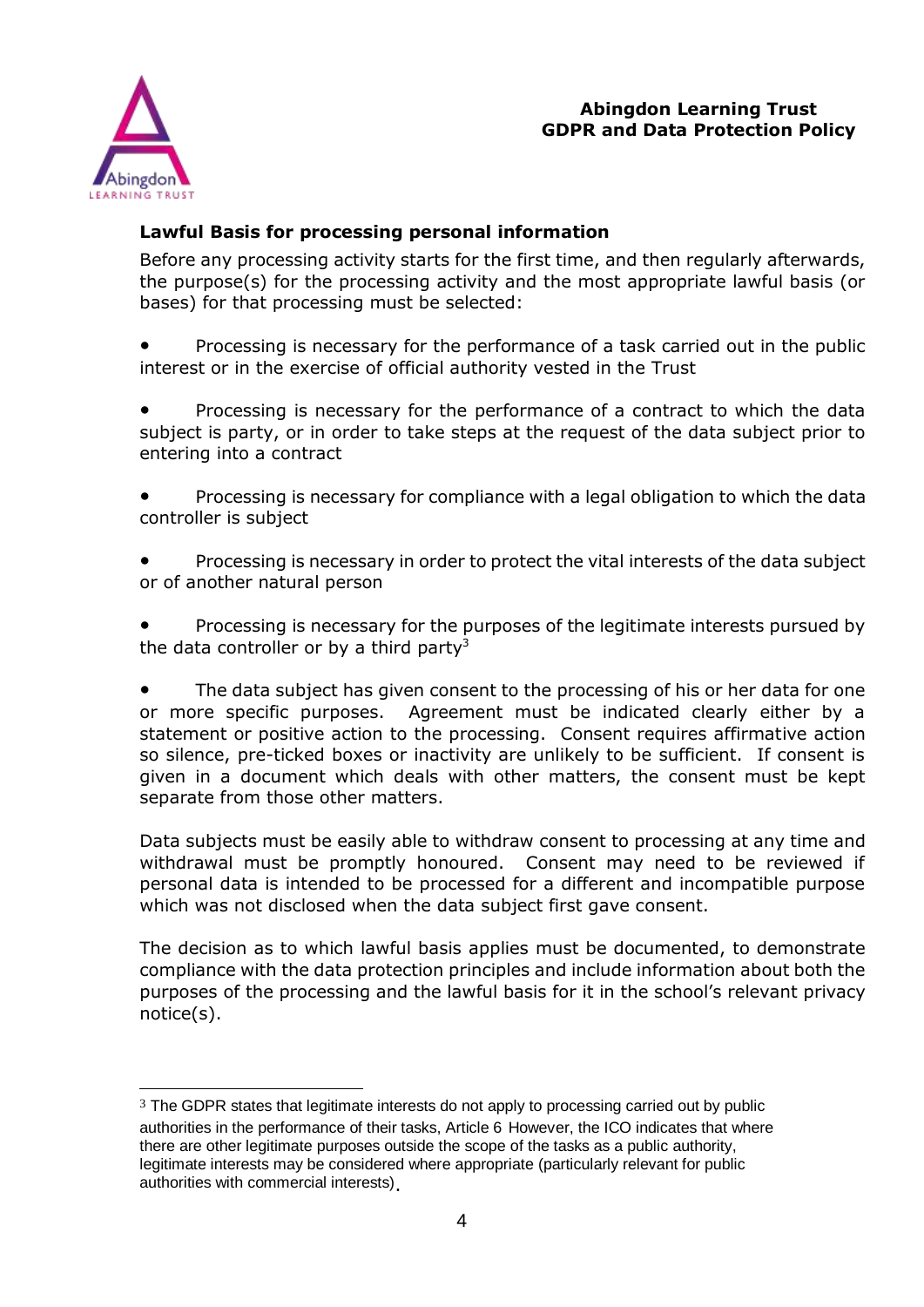

When determining whether legitimate interests are the most appropriate basis for lawful processing (only where appropriate outside the school's public tasks) a legitimate interests assessment must be carried out and recorded. Where a significant privacy impact is identified, a data protection impact assessment (DPIA) may also need to be conducted.

### **Sensitive Personal Information**

Processing of sensitive personal information (known as 'special categories of personal  $data'$ ) is prohibited<sup>4</sup> unless a lawful special condition for processing is identified.

Sensitive personal information is data which reveals racial or ethnic origin, political opinions, religious or philosophical beliefs, trade union membership, sex life or orientation or is genetic or biometric data which uniquely identifies a natural person.

Sensitive personal information will only be processed if:

● There is a lawful basis for doing so as identified above

● One of the special conditions for processing sensitive personal information applies:

(a) the individual ('data subject') has given explicit consent (which has been clearly explained in a Privacy Notice)

(b) the processing is necessary for the purposes of exercising the employment law rights or obligations of the school or the data subject

(c) the processing is necessary to protect the data subject's vital interests, and the data subject is physically incapable of giving consent

(d) the processing is carried out in the course of its legitimate activities with appropriate safeguards by a foundation, association or any other not-for-profit body with a political, philosophical, religious or trade-union aim

(e) the processing relates to personal data which are manifestly made public by the data subject

(f) the processing is necessary for the establishment, exercise or defence of legal claims

(g) the processing is necessary for reasons of substantial public interest

(h) the processing is necessary for purposes of preventative or occupational medicine, for the assessment of the working capacity of the employee, the provision of social care and the management of social care systems or services

(i) the processing is necessary for reasons of public interest in the area of public health

(j) processing is necessary for archiving purposes in the public interest, scientific or historical research purposes or statistical purposes.

 If we are relying on one of the special category conditions for our data processing which has a basis in law or is required by law, we will also meet one of the additional conditions as required by Section 10 of the UK DPA 2018. Our Trust's Appropriate

1

<sup>4</sup> GDPR, Article 9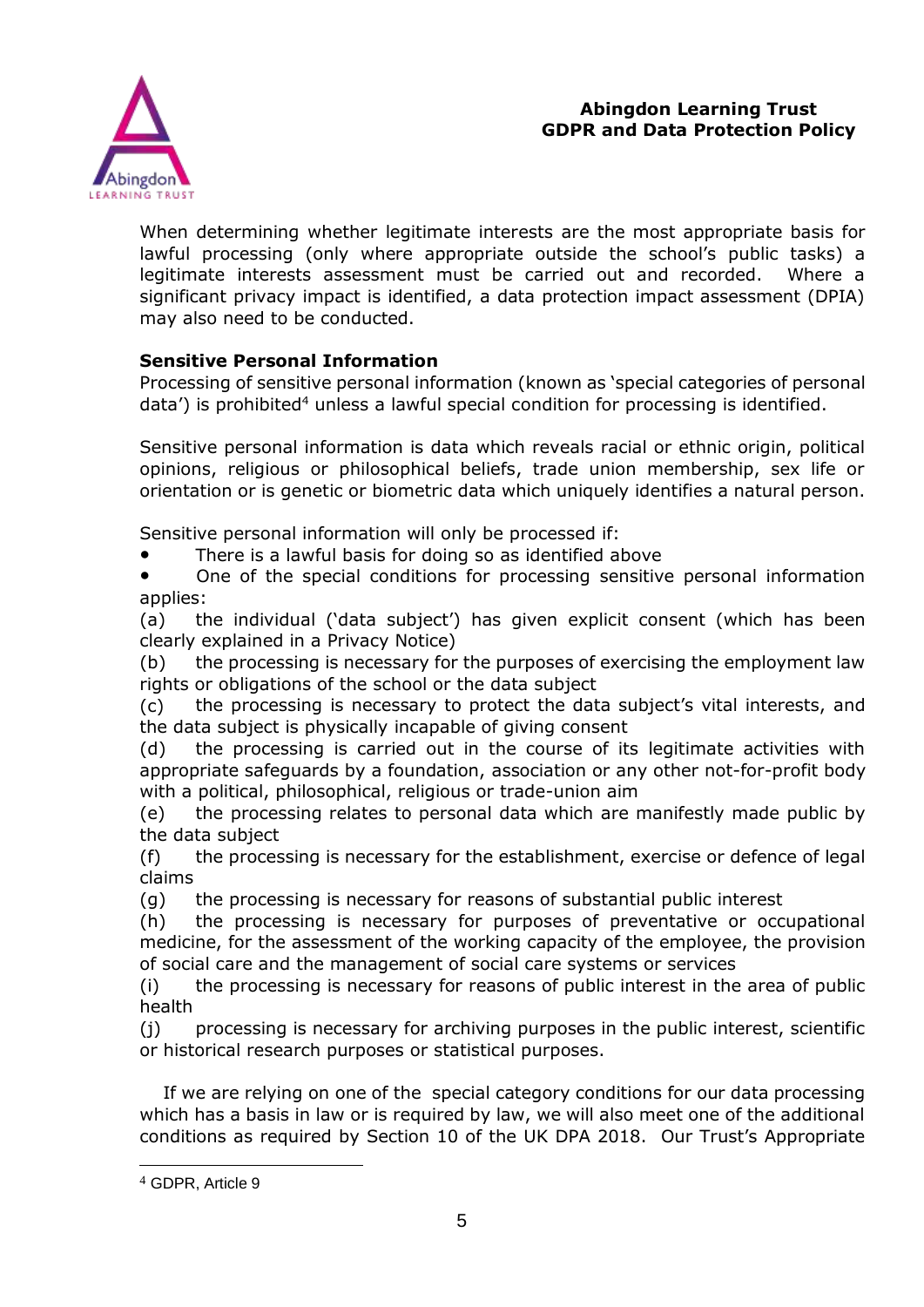



Policy Document provides more information on our compliance measures and retention policies for special category data.

The Trust's privacy notice set out the types of sensitive personal information that it processes, what it is used for, the lawful basis for the processing and the special condition that applies.

Sensitive personal information will not be processed until an assessment has been made of the proposed processing as to whether it complies with the criteria above and the individual has been informed (by way of a privacy notice or consent) of the nature of the processing, the purposes for which it is being carried out and the legal basis for it.

Unless the Trust can rely on another legal basis of processing, explicit consent is usually required for processing sensitive personal data. Evidence of consent will need to be captured and recorded so that the Trust can demonstrate compliance with the UK GDPR.

### **Data Protection Impact Assessments (DPIA)**

All data controllers are required to implement 'Privacy by Design' when processing personal data.

This means the Trust's processes must embed privacy considerations and incorporate appropriate technical and organisational measures (like pseudonymisation) in an effective manner to ensure compliance with data privacy principles.

Where processing is likely to result in high risk to an individual's data protection rights (for example where a new technology is being implemented) a DPIA must be carried out to assess:

whether the processing is necessary and proportionate in relation to its purpose

● the risks to individuals

what measures can be put in place to address those risks and protect personal information.

Staff should adhere to the ICO Data Protection Impact (DPIA) template. Please click [here.](file:///G:/Shared%20drives/GDPR/Data%20Protection%20Impact%20Assessment%20Template%20-%20ICO.docx)

When carrying out a DPIA, staff should seek the advice of the CEO or CFO for support and guidance and once complete, refer the finalised document to the CFO for sign off.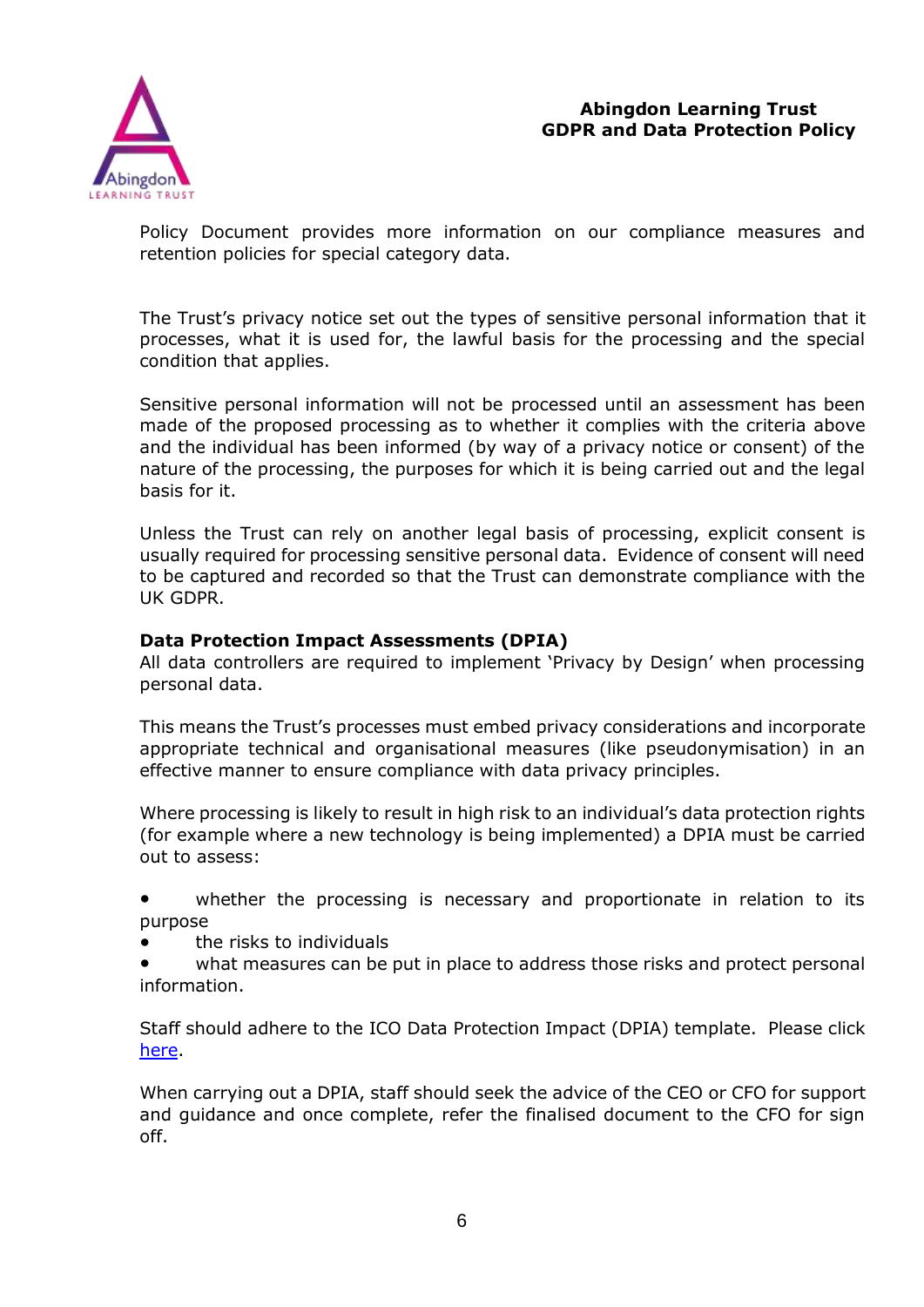

### **Documentation and records**

Written records of processing activities must be kept and recorded including:

- the name(s) and details of individuals or roles that carry out the processing
- the purposes of the processing
- a description of the categories of individuals and categories of personal data
- categories of recipients of personal data
- details of transfers to third countries, including documentation of the transfer mechanism safeguards in place
- retention schedules
- a description of technical and organisational security measures.

As part of the Trust's record of processing activities the CFO will document, or link to documentation on:

- information required for privacy notices
- records of consent
- controller-processor contracts
- the location of personal information;
- DPIAs and
- Records of data breaches.

Records of processing of sensitive information are kept on:

- The relevant purposes for which the processing takes place, including why it is necessary for that purpose
- The lawful basis for our processing and
- Whether the personal information is retained or erased in accordance with the Retention Schedule and, if not, the reasons for not following the policy.

The Trust should conduct regular reviews of the personal information it processes and update its documentation accordingly. This may include:

- Carrying out information audits to find out what personal information is held
- Talking to staff about their processing activities
- Reviewing policies, procedures, contracts and agreements to address retention, security and data sharing.

### **Privacy Notice**

The Trust will issue privacy notices on the website using a link to GDPR365, informing data subjects (or their parents, depending on age of the pupil, if about pupil information) about the personal information that it collects and holds relating to individual data subjects, how individuals can expect their personal information to be used and for what purposes.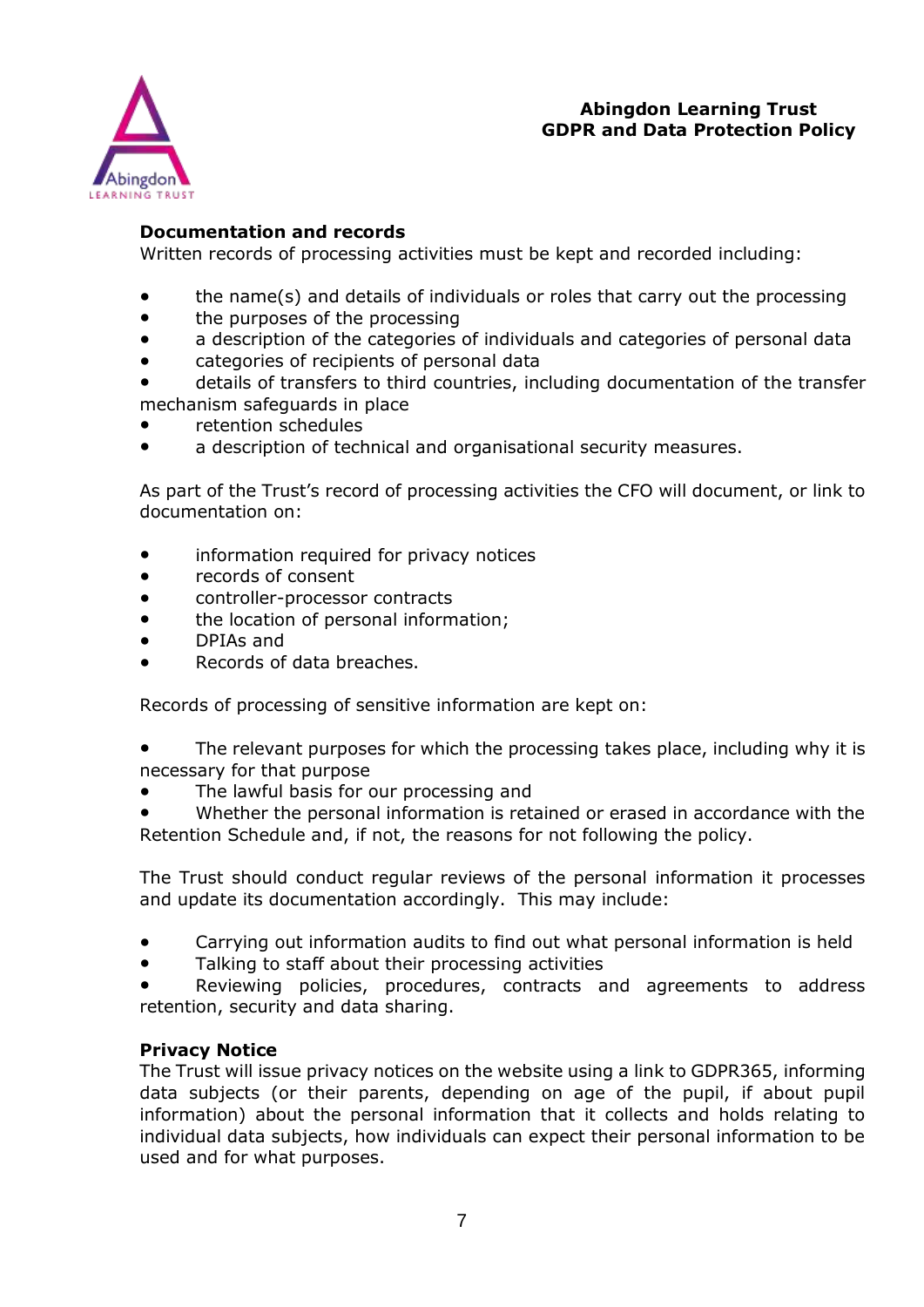

When information is collected directly from data subjects, including for HR or employment purposes, the data subject shall be given all the information required by the GDPR including the identity of the DPO, how and why the Trust will use, process, disclose, protect and retain that personal data through a privacy notice (which must be presented when the data subject first provides the data).

When information is collected indirectly (for example from a third party or publicly available source) the data subject must be provided with all the information required by the GDPR as soon as possible after collecting or receiving the data. The Trust must also check that the data was collected by the third party in accordance with the GDPR and on a basis which is consistent with the proposed processing of the personal data.

The Trust will take appropriate measures to provide information in privacy notices in a concise, transparent, intelligible and easily accessible form, using clear and plain language.

The Trust will issue a minimum of two privacy notices, one for pupil information, and one for workforce information, and these will be reviewed in line with any statutory or contractual changes. A link for each notice can be found on a Trust and school website.

### **Purpose Limitation**

Personal data must be collected only for specified, explicit and legitimate purposes. It must not be further processed in any manner incompatible with those purposes.

Personal data must not be used for new, different or incompatible purposes from that disclosed when it was first obtained unless the data subject has been informed of the new purposes and they have consented where necessary.

### **Data minimisation**

Personal data must be adequate, relevant and limited to what is necessary in relation to the purposes for which it is processed.

Staff may only process data when their role requires it. Staff must not process personal data for any reason unrelated to their role.

The Trust maintains a Retention Schedule to ensure personal data is deleted after a reasonable time for the purpose for which it was being held, unless a law requires such data to be kept for a minimum time. Staff must take all reasonable steps to destroy or delete all personal data that is held in its systems when it is no longer required in accordance with the Schedule. This includes requiring third parties to delete such data where applicable.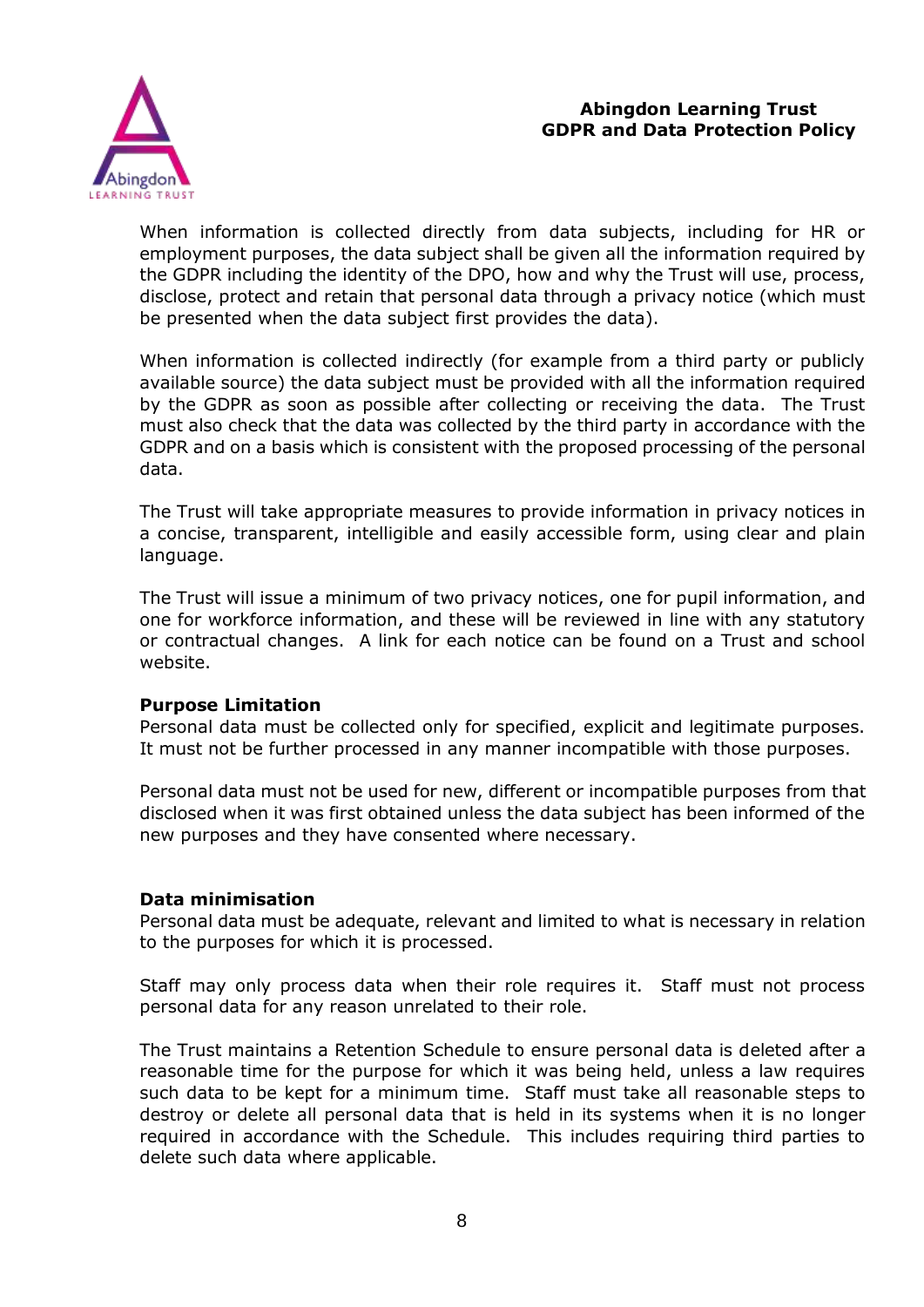

Staff must ensure that data subjects are informed of the period for which data is stored and how that period is determined in any applicable Privacy Notice.

## **Individual Rights**

Staff as well as any other 'data subjects' have the following rights in relation to their personal information:

To be informed about how, why and on what basis that information is processed *(see the relevant privacy notice)*

To obtain confirmation that personal information is being processed and to obtain access to it and certain other information, by making a subject access request, the help access this please click [here.](https://app.priviq.com/saq/46d79f44-8971-4b60-b32a-caf5ba63d386)

● To have data corrected if it is inaccurate or incomplete

To have data erased if it is no longer necessary for the purpose for which it was originally collected/processed, or if there are no overriding legitimate grounds for the processing ('the right to be forgotten')

To restrict the processing of personal information where the accuracy of the information is contested, or the processing is unlawful (but you do not want the data to be erased) or where the school no longer need the personal information, but you require the data to establish, exercise or defend a legal claim

To restrict the processing of personal information temporarily where you do not think it is accurate (and the school are verifying whether it is accurate), or where you have objected to the processing (and the school are considering whether the school's legitimate grounds override your interests)

In limited circumstances to receive or ask for their personal data to be transferred to a third party in a structured, commonly used and machine-readable format

- To withdraw consent to processing at any time (if applicable)
- To request a copy of an agreement under which personal data is transferred outside of the UK.

To object to decisions based solely on automated processing, including profiling

To be notified of a data breach which is likely to result in high risk to their rights and obligations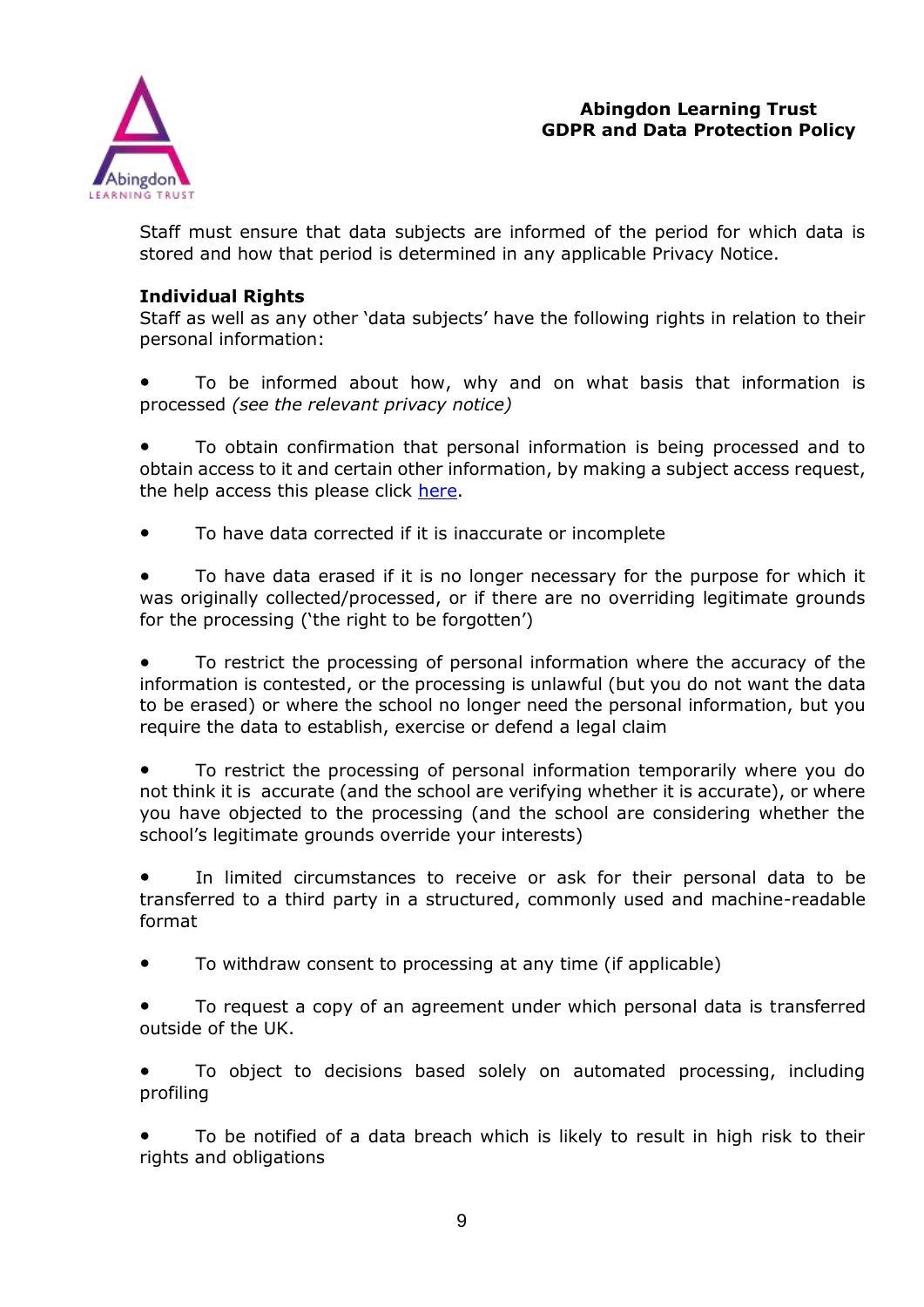

To make a complaint to the ICO or a Court.

### **Individual Responsibilities**

During their employment, staff may have access to the personal information of other members of staff, suppliers, clients or the public. The Trust expects staff to help meet its data protection obligations to those individuals.

If you have access to personal information, you must:

only access the personal information that you have authority to access and only for authorised purposes

- only allow other staff to access personal information if they have appropriate authorisation
- only allow individuals who are not school staff to access personal information if you have specific authority to do so
- keep personal information secure (e.g. by complying with rules on access to premises, computer access, password protection and secure file storage and destruction in accordance with the school's policies).

not remove personal information, or devices containing personal information (or which can be used to access it) from the school's premises unless appropriate security measures are in place (such as pseudonymisation, encryption or password protection) to secure the information and the device

not store personal information on local drives or on personal devices that are used for work purposes.

### **Information Security**

The Trust will use appropriate technical and organisational measures to keep personal information secure, to protect against unauthorised or unlawful processing and against accidental loss, destruction or damage.

All staff are responsible for keeping information secure in accordance with the legislation and must follow their school's acceptable usage policy.

The Trust will develop, implement and maintain safeguards appropriate to its size, scope and business, its available resources, the amount of personal data that it owns or maintains on behalf of others and identified risks (including use of encryption and pseudonymisation where applicable). It will regularly evaluate and test the effectiveness of those safeguards to ensure security of processing.

Staff must guard against unlawful or unauthorised processing of personal data and against the accidental loss of, or damage to, personal data. Staff must exercise particular care in protecting sensitive personal data from loss and unauthorised access, use or disclosure.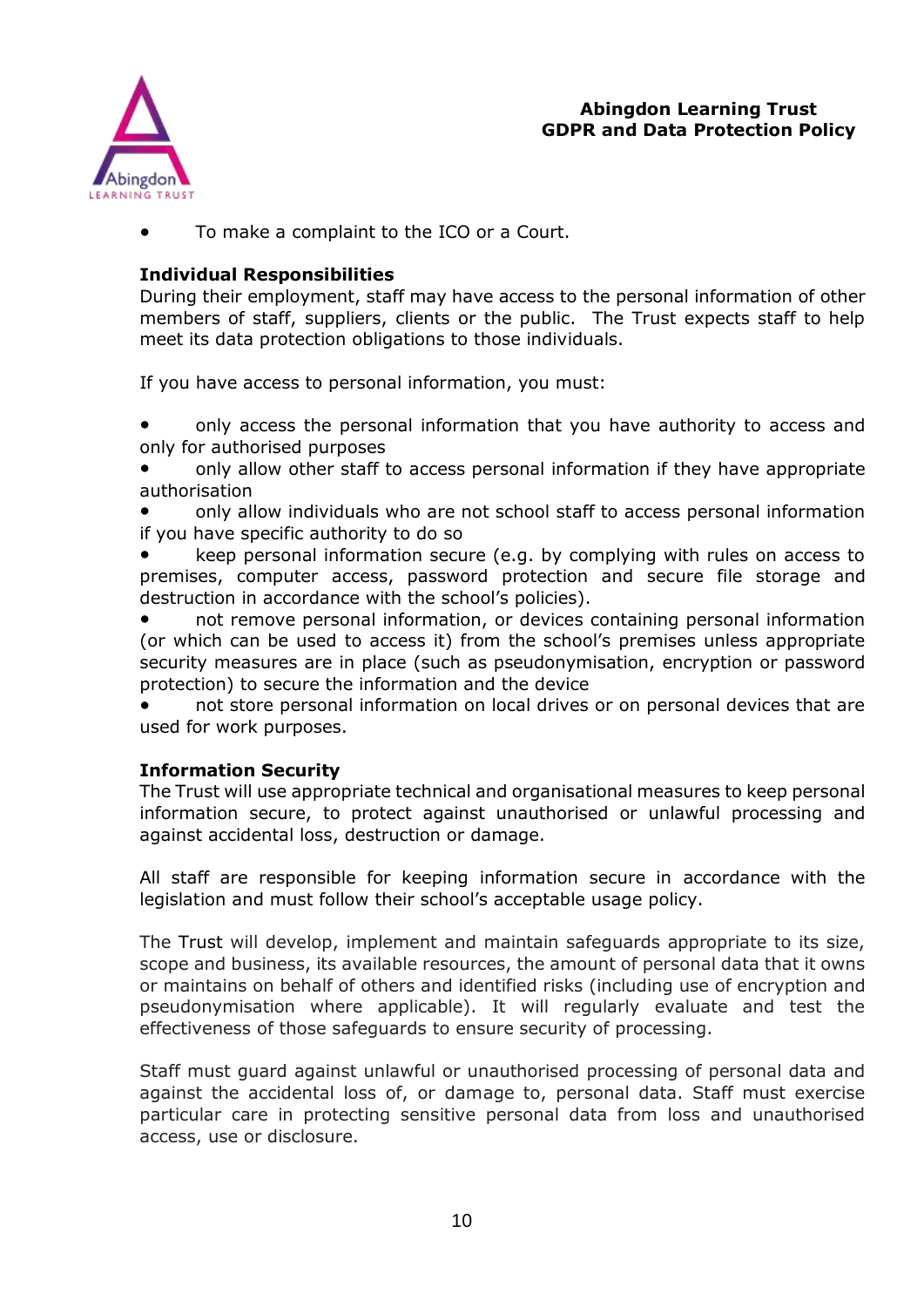

Staff must follow all procedures and technologies put in place to maintain the security of all personal data from the point of collection to the point of destruction. Staff may only transfer personal data to third-party service providers who agree in writing to comply with the required policies and procedures and who agree to put adequate measures in place, as requested.

Staff must maintain data security by protecting the **confidentiality, integrity and availability** of the personal data, defined as follows:

**Confidentiality** means that only people who have a need to know and are authorised to use the personal data can access it.

**Integrity** means that personal data is accurate and suitable for the purpose for which it is processed.

**Availability** means that authorised users can access the personal data when they need it for authorised purposes.

Staff must comply with and not attempt to circumvent the administrative, physical and technical safeguards the school has implemented and maintains in accordance with the GDPR and DPA.

Where the Trust uses external organisations to process personal information on its behalf, and appropriate data processing agreement and additional contractual terms setting out appropriate security arrangements must be entered into with those organisations to safeguard the security of personal information. Without prejudice to the the generality of the foregoing, contracts with external organisations must provide that:

- the organisation may only act on the written instructions of the Trust
- those processing data are subject to the duty of confidence
- appropriate measures are taken to ensure the security of processing

sub-contractors are only engaged with the prior consent of the Trust and under a written contract

the organisation will assist the school in providing subject access and allowing individuals to exercise their rights in relation to data protection

the organisation will delete or return all personal information to the school as requested at the end of the contract

the organisation will submit to audits and inspections, provide the school with whatever information it needs to ensure that they are both meeting their data protection obligations, and tell the school immediately if it does something infringing data protection law.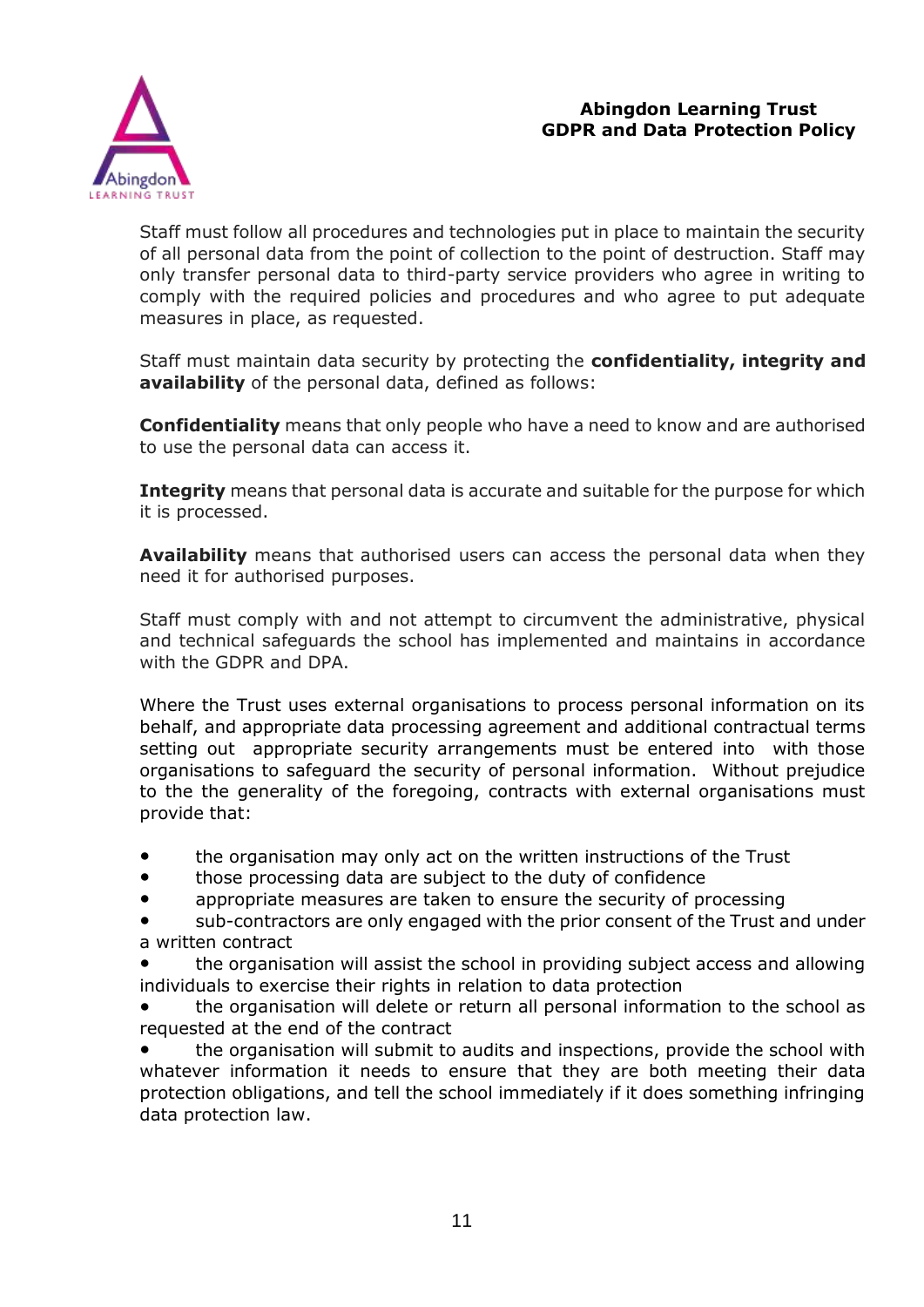

Before any new agreement involving the processing of personal information by an external organisation is entered into, or an existing agreement is altered, the relevant staff must seek approval from the CEO or CFO.

### **Storage and retention of personal information**

Personal data will be kept securely in accordance with the Trusts data protection obligations.

Personal data should not be retained for any longer than necessary. The length of time data should be retained will depend upon the circumstances, including the reasons why personal data was obtained.

Personal information that is no longer required will be deleted in accordance with the Trusts Record Retention Schedule for further information please click [here.](https://app.priviq.com/pn/46d79f44-8971-4b60-b32a-caf5ba63d386)

### **Data breaches**

A data breach may take many different forms:

- Loss or theft of data or equipment on which personal information is stored
- Unauthorised access to or use of personal information either by a member of staff or third party
- Loss of data resulting from an equipment or systems (including hardware or software) failure
- Human error, such as accidental deletion or alteration of data
- Unforeseen circumstances, such as a fire or flood
- Deliberate attacks on IT systems, such as hacking, viruses or phishing scams
- Blagging offences where information is obtained by deceiving the organisation which holds it

The Trust must report a data breach to the Information Commissioner's Office (ICO) without undue delay and where possible within 72 hours, if the breach is likely to result in a risk to the rights and freedoms of individuals. The Trust must also notify the affected individuals if the breach is likely to result in a high risk to their rights and freedoms.

Staff should ensure they inform their line manager/Head teacher/CFO immediately that a data breach is discovered and make all reasonable efforts to recover the information, following the Trust's agreed breach reporting process.

### **Training**

The Trust will ensure that staff are adequately trained regarding their data protection responsibilities.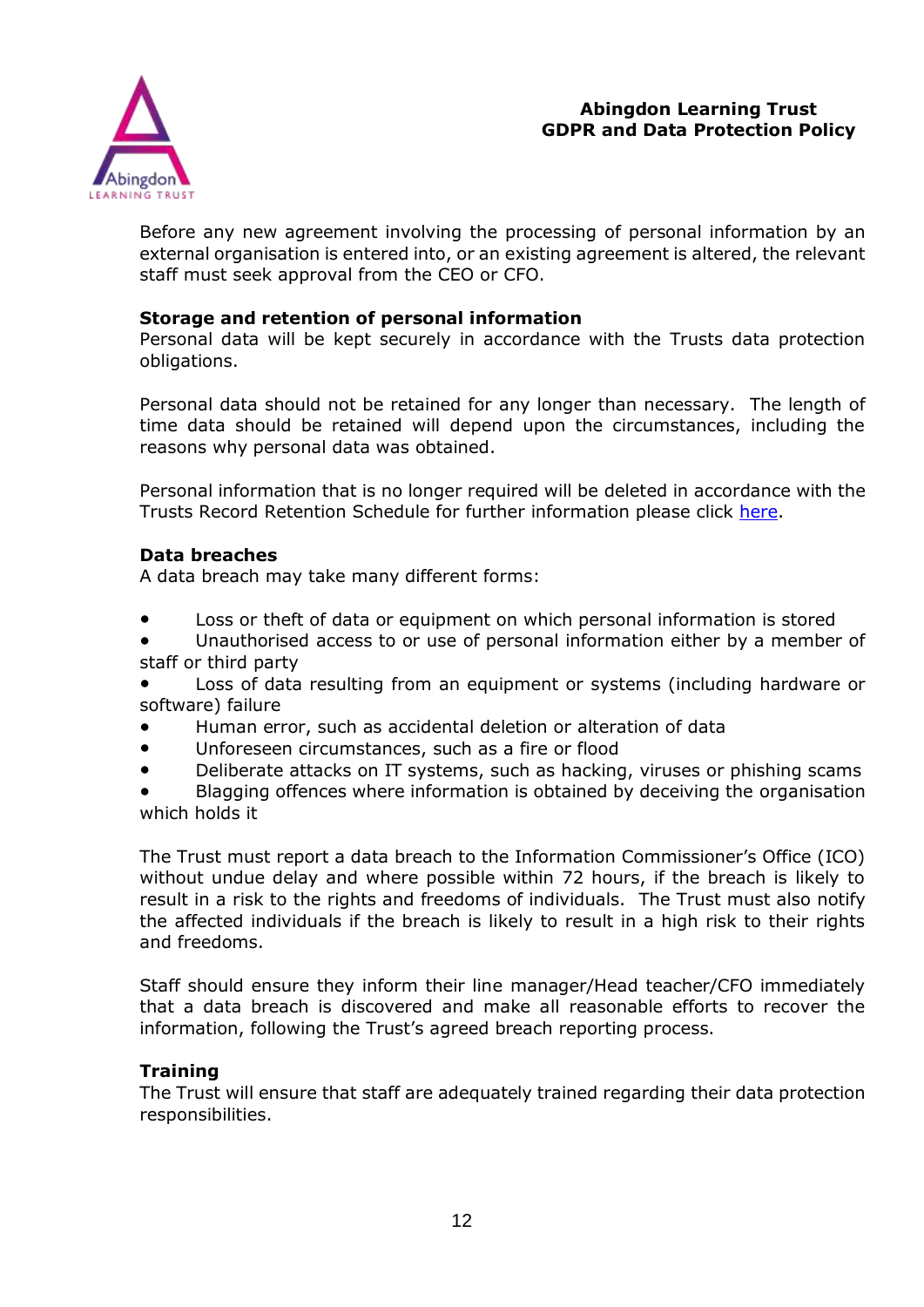

### **Consequences of a failure to comply**

The Trust takes compliance with this policy very seriously. Failure to comply puts data subjects whose personal information is being processed at risk and carries the risk of significant civil and criminal sanctions for the individual and the Trust and may in some circumstances amount to a criminal offence by the individual.

Any failure to comply with any part of this policy may lead to disciplinary action under the school's procedures and this action may result in dismissal for gross misconduct. If a non-employee breaches this policy, they may have their contract terminated with immediate effect.

If you have any questions or concerns about this policy, you should contact your line manager, CFO, or CEO.

### **Review of Policy**

This policy will be updated as necessary to reflect best practice or amendments made to the GDPR or DPA.

### **The Supervisory Authority in the UK**

Please follow this link to the ICO's website ([https://ico.org.uk/\)](https://ico.org.uk/) which provides detailed guidance on a range of topics including individuals' rights, data breaches, dealing with subject access requests, how to handle requests from third parties for personal data etc.

### **Glossary**

**Automated Decision-Making (ADM):** when a decision is made which is based solely on automated processing (including profiling) which produces legal effects or significantly affects an individual. The GDPR prohibits automated decision-making (unless certain conditions are met) but not automated processing.

**Automated Processing:** any form of automated processing of personal data consisting of the use of personal data to evaluate certain personal aspects relating to an individual, in particular to analyse or predict aspects concerning that individual's performance at work, economic situation, health, personal preferences, interests, reliability, behaviour, location or movements. profiling is an example of automated processing.

**Consent:** agreement which must be freely given, specific, informed and be an unambiguous indication of the data subject's wishes by which they, by a statement or by a clear positive action, which signifies agreement to the processing of personal data relating to them.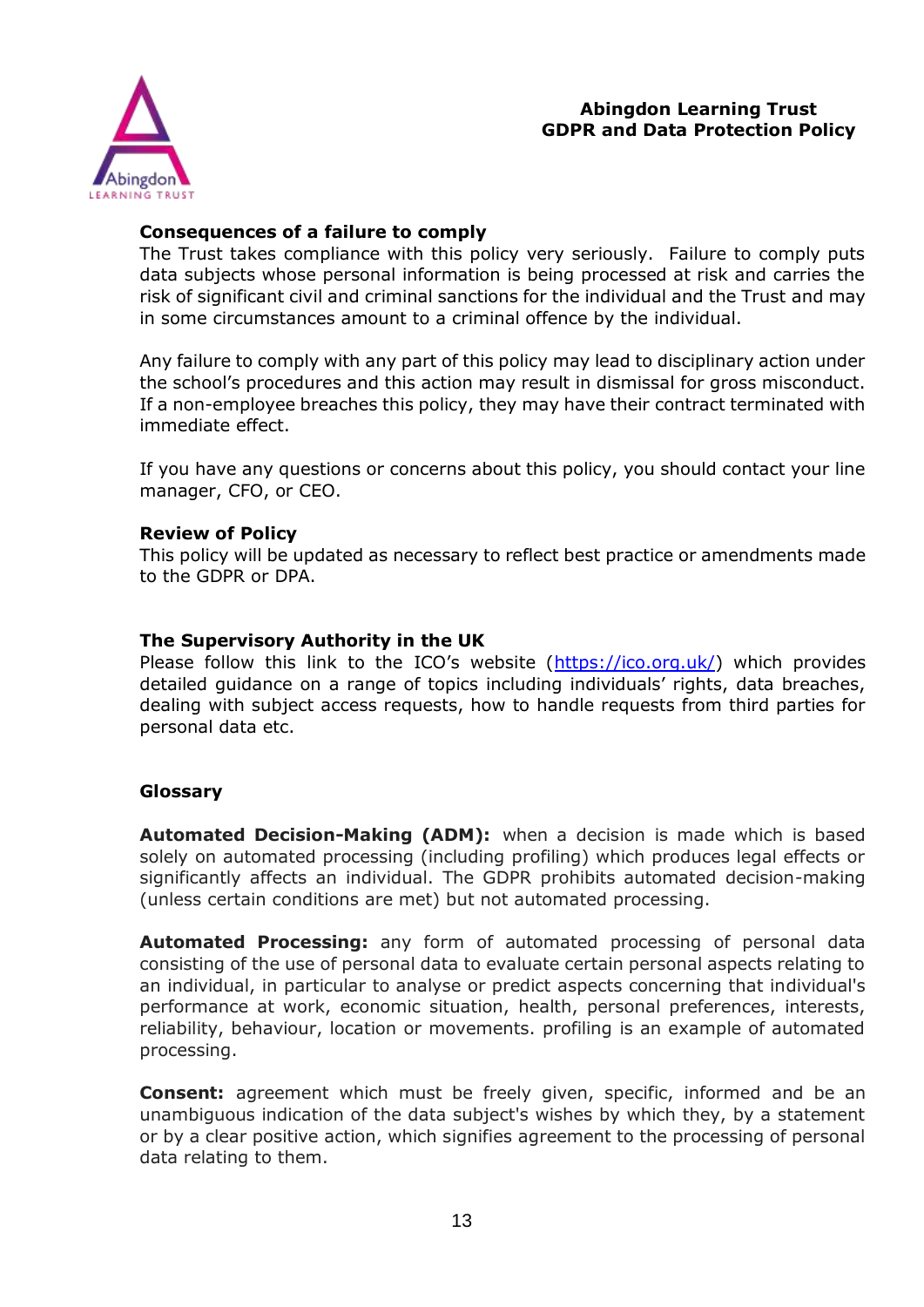

**Data Controller** means the natural or legal person, public authority, agency or other body which, alone or jointly with others, determines the purposes and means of the processing of personal data. It is responsible for establishing practices and policies in line with the GDPR. The school is the Data Controller of all personal data relating to its pupils, parents and staff.

**Data Subject:** a living, identified or identifiable individual about whom we hold personal data. Data Subjects may be nationals or residents of any country and may have legal rights regarding their personal data.

**Data Privacy Impact Assessment (DPIA):** tools and assessments used to identify and reduce risks of a data processing activity. DPIA can be carried out as part of Privacy by Design and should be conducted for all major systems or business change programs involving the processing of personal data.

**Data Protection Officer (DPO):** the person required to be appointed in public authorities under the GDPR.

**Explicit Consent:** consent which requires a very clear and specific statement (not just action).

**General Data Protection Regulation** UK General Data Protection Regulation

**Personal data** is any information relating to an identified or identifiable natural person (data subject) who can be identified, directly or indirectly by reference to an identifier such as a name, identification number, location data, an online identifier or to one or more factors specific to the physical, physiological, genetic, mental, economic, cultural or social identity of that natural person. Personal data includes sensitive personal data and pseudonymised personal data but excludes anonymous data or data that has had the identity of an individual permanently removed. Personal data can be factual (for example, a name, email address, location or date of birth) or an opinion about that person's actions or behaviour.

**Personal data breach** means a breach of security leading to the accidental or unlawful destruction, loss, alteration, unauthorised disclosure of, or access to, personal data transmitted, stored or otherwise processed.

**Privacy by Design:** implementing appropriate technical and organisational measures in an effective manner to ensure compliance with the GDPR.

**Privacy Notices:** separate notices setting out information that may be provided to Data Subjects when the school collects information about them. These notices may take the form of general privacy statements applicable to a specific group of individuals (for example, school workforce privacy policy) or they may be stand-alone privacy statements covering processing related to a specific purpose.